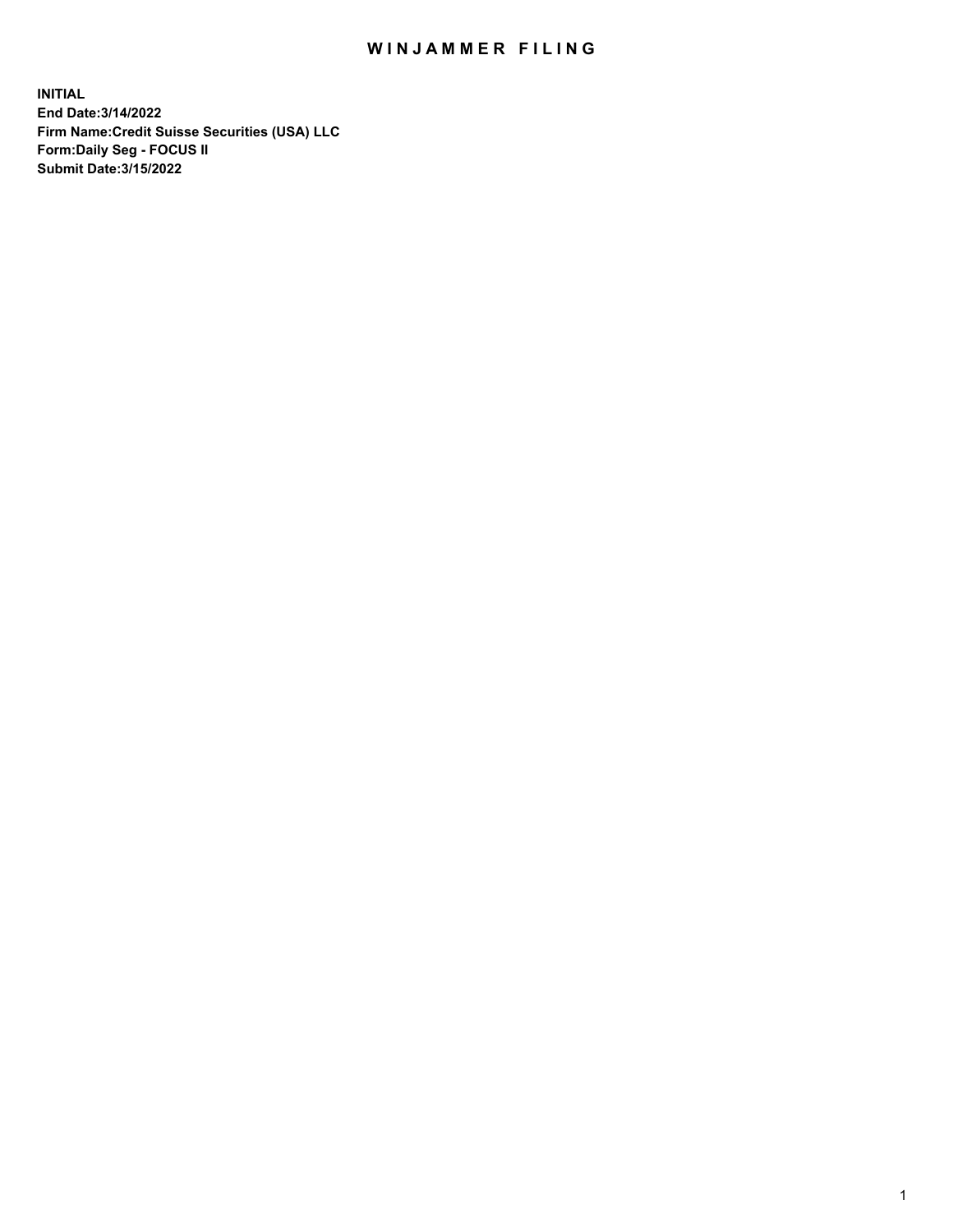**INITIAL End Date:3/14/2022** 

## **Firm Name:Credit Suisse Securities (USA) LLC Form:Daily Seg - FOCUS II Submit Date:3/15/2022**

## **Daily Segregation - Cover Page**

| Name of Company                                                                                                                                                                                                                                                                                                                | <b>Credit Suisse Securities (USA)</b><br><b>LLC</b>                |
|--------------------------------------------------------------------------------------------------------------------------------------------------------------------------------------------------------------------------------------------------------------------------------------------------------------------------------|--------------------------------------------------------------------|
| <b>Contact Name</b>                                                                                                                                                                                                                                                                                                            | <b>Alexander Baptiste</b>                                          |
| <b>Contact Phone Number</b>                                                                                                                                                                                                                                                                                                    | 919-994-6223                                                       |
| <b>Contact Email Address</b>                                                                                                                                                                                                                                                                                                   | alexander.baptiste@credit-suiss<br>e.com                           |
| FCM's Customer Segregated Funds Residual Interest Target (choose one):<br>a. Minimum dollar amount: ; or<br>b. Minimum percentage of customer segregated funds required:% ; or<br>c. Dollar amount range between: and; or<br>d. Percentage range of customer segregated funds required between:% and%.                         | $\frac{0}{5}$<br>$\underline{0}$ $\underline{0}$<br>0 <sub>0</sub> |
| FCM's Customer Secured Amount Funds Residual Interest Target (choose one):<br>a. Minimum dollar amount: ; or<br>b. Minimum percentage of customer secured funds required:% ; or<br>c. Dollar amount range between: and; or<br>d. Percentage range of customer secured funds required between:% and%.                           | $\frac{0}{5}$<br>0 <sub>0</sub><br>0 <sub>0</sub>                  |
| FCM's Cleared Swaps Customer Collateral Residual Interest Target (choose one):<br>a. Minimum dollar amount: ; or<br>b. Minimum percentage of cleared swaps customer collateral required:% ; or<br>c. Dollar amount range between: and; or<br>d. Percentage range of cleared swaps customer collateral required between:% and%. | $\frac{0}{5}$<br>0 <sub>0</sub><br>0 <sub>0</sub>                  |

Attach supporting documents CH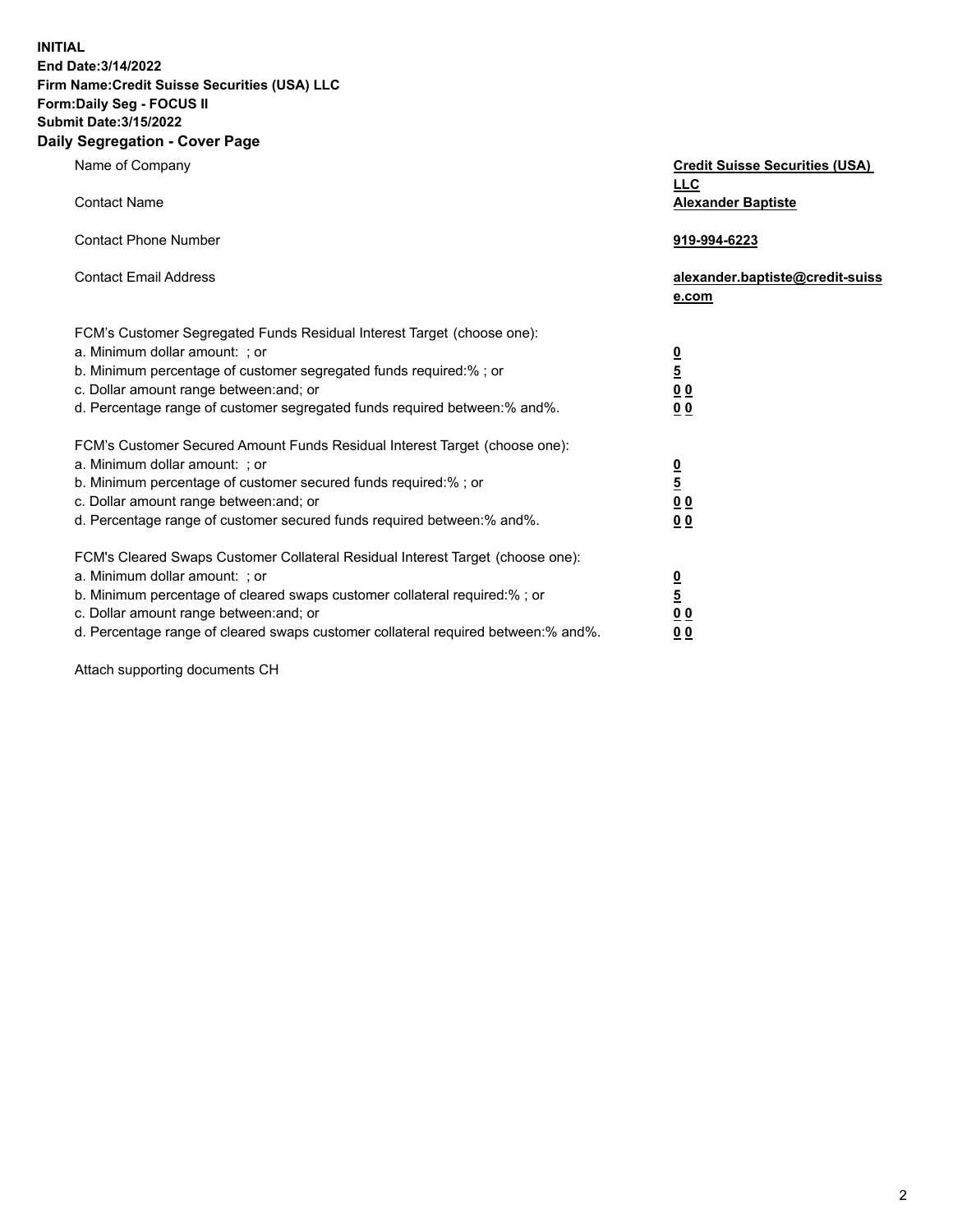**INITIAL End Date:3/14/2022 Firm Name:Credit Suisse Securities (USA) LLC Form:Daily Seg - FOCUS II Submit Date:3/15/2022** 

## **Daily Segregation - Secured Amounts**

|          | Foreign Futures and Foreign Options Secured Amounts                                                                                |                                   |
|----------|------------------------------------------------------------------------------------------------------------------------------------|-----------------------------------|
|          | Amount required to be set aside pursuant to law, rule or regulation of a foreign                                                   | $0$ [7305]                        |
|          | government or a rule of a self-regulatory organization authorized thereunder                                                       |                                   |
| 1.       | Net ledger balance - Foreign Futures and Foreign Option Trading - All Customers                                                    |                                   |
|          | A. Cash                                                                                                                            | 2,799,204,685 [7315]              |
|          | B. Securities (at market)                                                                                                          | 94,231,540 [7317]                 |
| 2.       | Net unrealized profit (loss) in open futures contracts traded on a foreign board of trade                                          | -933,493,551 [7325]               |
| 3.       | Exchange traded options                                                                                                            |                                   |
|          | a. Market value of open option contracts purchased on a foreign board of trade                                                     | 10,341,784 [7335]                 |
|          | b. Market value of open contracts granted (sold) on a foreign board of trade                                                       | $-2,025,684$ [7337]               |
| 4.<br>5. | Net equity (deficit) (add lines 1. 2. and 3.)                                                                                      | 1,968,258,774 [7345]              |
|          | Account liquidating to a deficit and account with a debit balances - gross amount                                                  | 441,930,401 [7351]                |
| 6.       | Less: amount offset by customer owned securities<br>Amount required to be set aside as the secured amount - Net Liquidating Equity | -441,180,686 [7352]749,715 [7354] |
|          | Method (add lines 4 and 5)                                                                                                         | 1,969,008,489 [7355]              |
| 7.       | Greater of amount required to be set aside pursuant to foreign jurisdiction (above) or line                                        | 1,969,008,489 [7360]              |
|          | 6.                                                                                                                                 |                                   |
|          | FUNDS DEPOSITED IN SEPARATE REGULATION 30.7 ACCOUNTS                                                                               |                                   |
| 1.       | Cash in banks                                                                                                                      |                                   |
|          | A. Banks located in the United States                                                                                              | 11,831,311 [7500]                 |
|          | B. Other banks qualified under Regulation 30.7                                                                                     | 1,054,428,280 [7520]1,066,259,591 |
|          |                                                                                                                                    | [7530]                            |
| 2.       | Securities                                                                                                                         |                                   |
|          | A. In safekeeping with banks located in the United States                                                                          | 94,231,540 [7540]                 |
|          | B. In safekeeping with other banks qualified under Regulation 30.7                                                                 | 0 [7560]94,231,540 [7570]         |
| 3.       | Equities with registered futures commission merchants                                                                              |                                   |
|          | A. Cash                                                                                                                            | $0$ [7580]                        |
|          | <b>B.</b> Securities                                                                                                               | $0$ [7590]                        |
|          | C. Unrealized gain (loss) on open futures contracts                                                                                | $0$ [7600]                        |
|          | D. Value of long option contracts                                                                                                  | $0$ [7610]                        |
|          | E. Value of short option contracts                                                                                                 | 0 [7615]0 [7620]                  |
| 4.       | Amounts held by clearing organizations of foreign boards of trade                                                                  |                                   |
|          | A. Cash                                                                                                                            | $0$ [7640]                        |
|          | <b>B.</b> Securities                                                                                                               | 0 [7650]                          |
|          | C. Amount due to (from) clearing organization - daily variation                                                                    | $0$ [7660]                        |
|          | D. Value of long option contracts                                                                                                  | $0$ [7670]                        |
| 5.       | E. Value of short option contracts<br>Amounts held by members of foreign boards of trade                                           | 0 [7675]0 [7680]                  |
|          | A. Cash                                                                                                                            | 2,883,155,728 [7700]              |
|          | <b>B.</b> Securities                                                                                                               | $0$ [7710]                        |
|          | C. Unrealized gain (loss) on open futures contracts                                                                                | $-1,020,185,510$ [7720]           |
|          | D. Value of long option contracts                                                                                                  | 10,341,784 [7730]                 |
|          | E. Value of short option contracts                                                                                                 | -2,025,684 [7735]1,871,286,318    |
|          |                                                                                                                                    | [7740]                            |
| 6.       | Amounts with other depositories designated by a foreign board of trade                                                             | $0$ [7760]                        |
| 7.       | Segregated funds on hand                                                                                                           | $0$ [7765]                        |
| 8.       | Total funds in separate section 30.7 accounts                                                                                      | 3,031,777,449 [7770]              |
| 9.       | Excess (deficiency) Set Aside for Secured Amount (subtract line 7 Secured Statement                                                | 1,062,768,960 [7380]              |
|          | Page 1 from Line 8)                                                                                                                |                                   |
| 10.      | Management Target Amount for Excess funds in separate section 30.7 accounts                                                        | 98,450,424 [7780]                 |

11. Excess (deficiency) funds in separate 30.7 accounts over (under) Management Target **964,318,536** [7785]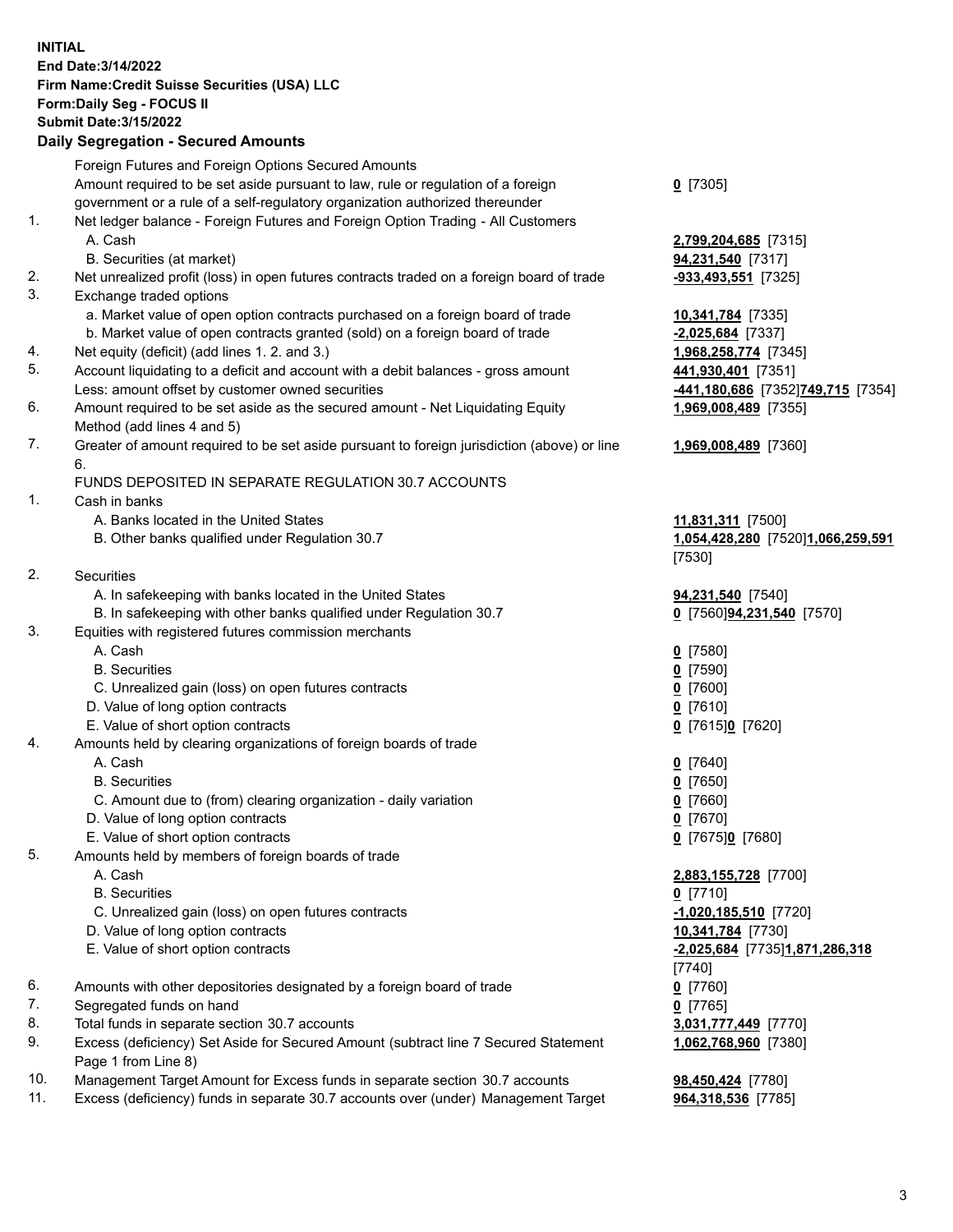15. Management Target Amount for Excess funds in segregation **86,922,575** [7194] 16. Excess (deficiency) funds in segregation over (under) Management Target Amount **87,564,553** [7198] **INITIAL End Date:3/14/2022 Firm Name:Credit Suisse Securities (USA) LLC Form:Daily Seg - FOCUS II Submit Date:3/15/2022 Daily Segregation - Segregation Statement**  SEGREGATION REQUIREMENTS(Section 4d(2) of the CEAct) 1. Net ledger balance A. Cash **1,000,452,754** [7010] B. Securities (at market) **568,323,163** [7020] 2. Net unrealized profit (loss) in open futures contracts traded on a contract market **132,993,646** [7030] 3. Exchange traded options A. Add market value of open option contracts purchased on a contract market **131,178,504** [7032] B. Deduct market value of open option contracts granted (sold) on a contract market **-94,559,904** [7033] 4. Net equity (deficit) (add lines 1, 2 and 3) **1,738,388,163** [7040] 5. Accounts liquidating to a deficit and accounts with debit balances - gross amount **81,968,477** [7045] Less: amount offset by customer securities **-81,905,131** [7047] **63,346** [7050] 6. Amount required to be segregated (add lines 4 and 5) **1,738,451,509** [7060] FUNDS IN SEGREGATED ACCOUNTS 7. Deposited in segregated funds bank accounts A. Cash **389,968,603** [7070] B. Securities representing investments of customers' funds (at market) **0** [7080] C. Securities held for particular customers or option customers in lieu of cash (at **437,085,005** [7090] market) 8. Margins on deposit with derivatives clearing organizations of contract markets A. Cash **905,099,944** [7100] B. Securities representing investments of customers' funds (at market) **0** [7110] C. Securities held for particular customers or option customers in lieu of cash (at **131,238,158** [7120] market) 9. Net settlement from (to) derivatives clearing organizations of contract markets **12,773,449** [7130] 10. Exchange traded options A. Value of open long option contracts **131,178,504** [7132] B. Value of open short option contracts **-94,559,904** [7133] 11. Net equities with other FCMs A. Net liquidating equity **154,878** [7140] B. Securities representing investments of customers' funds (at market) **0** [7160] C. Securities held for particular customers or option customers in lieu of cash (at **0** [7170] market) 12. Segregated funds on hand **0** [7150] 13. Total amount in segregation (add lines 7 through 12) **1,912,938,637** [7180] 14. Excess (deficiency) funds in segregation (subtract line 6 from line 13) **174,487,128** [7190] Excess